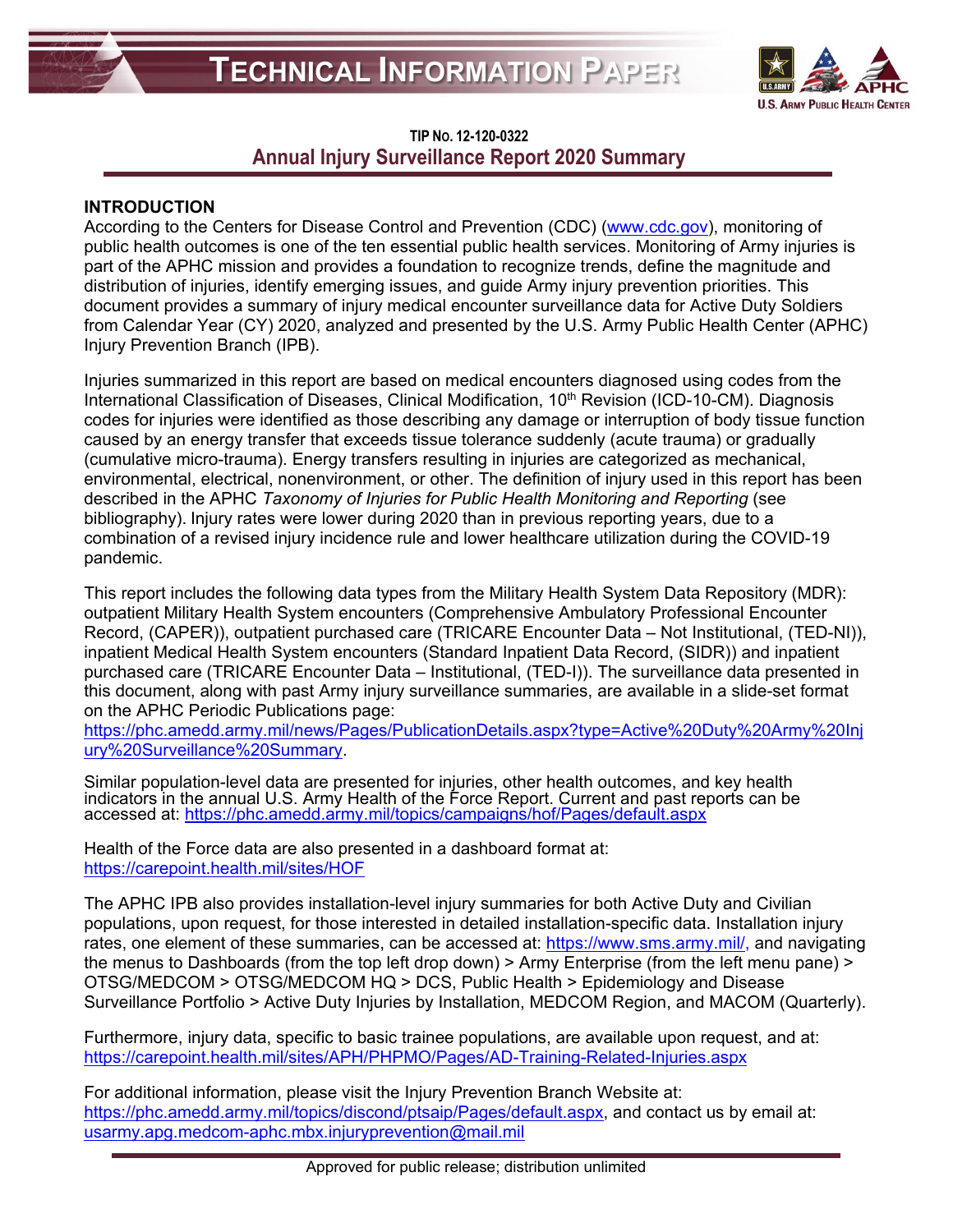## **DISTRIBUTION OF INJURIES**

The injury pyramid depicts injuries by level of severity, from deaths to injuries treated in an outpatient setting. In 2020, for every one injury-related death, there were over 2,000 outpatient encounters. Injuries treated on an outpatient basis represent a significant obstacle to Soldier medical readiness.



Notes:

\*Frequencies are rounded and represent incident injury visits

Data source: Military Health System Data Repository (MDR) and Armed Forces Medical Examiner System (AFMES); injuries defined using the U.S. Army Public Health Center (APHC) Taxonomy of Injuries Prepared by APHC Injury Prevention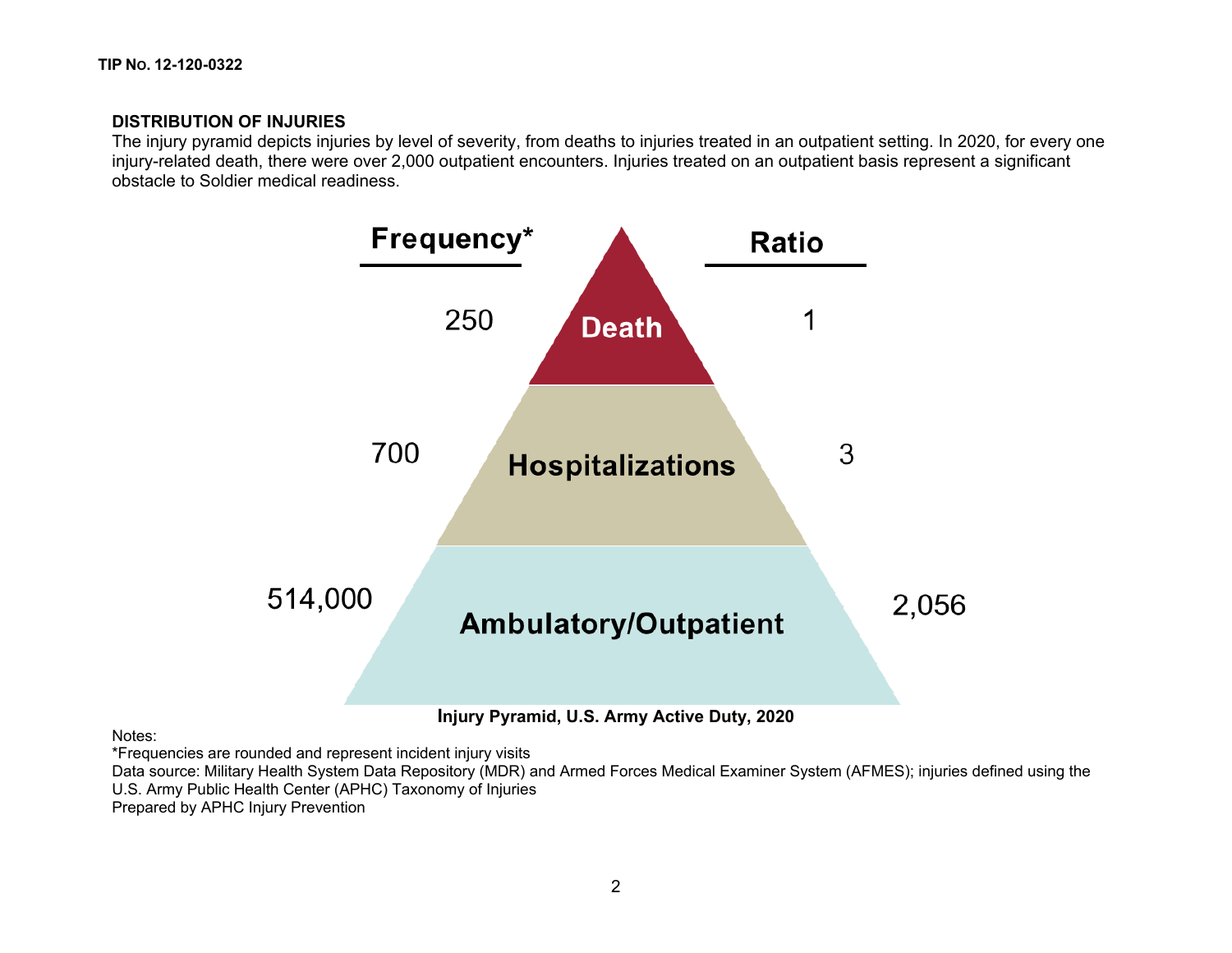## **MAGNITUDE OF THE PROBLEM**

During 2020, injuries accounted for over 1.5 million medical encounters (41% of all encounters) among Active Duty Army Soldiers, about 2.2 times as many encounters as the second leading cause, mental disorders (19%). Injuries also affected the greatest number of Soldiers, over 250,000, compared to all other medical conditions.



Notes:

Diagnosis group "Other" includes adverse effects of drugs, blood disorders, and other neoplasms (not cancer)

Data source: Military Health System Data Repository (MDR); injuries defined using the U.S. Army Public Health Center (APHC) Taxonomy of Injuries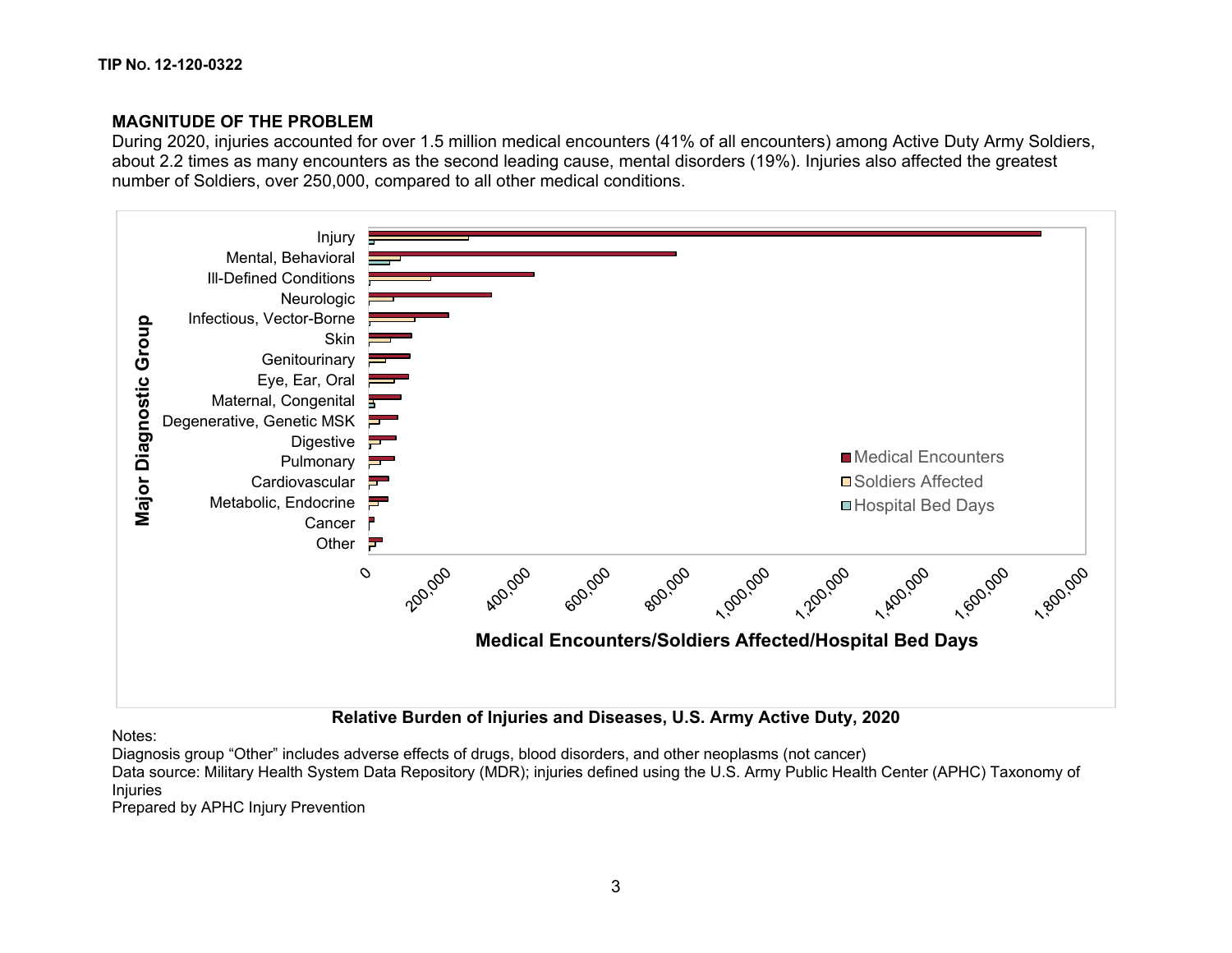The vast majority (96%) of new (incident) injury diagnoses were attributable to mechanical energy sources and 75% to cumulative micro-traumatic injuries.

| ALL ACTIVE DUTY ARMY INITIAL INJURIES, N = 514,197                |                                                               |                                                   |                                                                         |                                                                 |                                                              |                                                                    |  |  |  |  |  |
|-------------------------------------------------------------------|---------------------------------------------------------------|---------------------------------------------------|-------------------------------------------------------------------------|-----------------------------------------------------------------|--------------------------------------------------------------|--------------------------------------------------------------------|--|--|--|--|--|
|                                                                   |                                                               |                                                   |                                                                         |                                                                 |                                                              |                                                                    |  |  |  |  |  |
| <b>Mechanical Energy</b><br><b>Injuries</b><br>n=492,537<br>(96%) |                                                               |                                                   | <b>Non-Mechanical Energy</b><br><b>Injuries</b><br>$n = 10,659$<br>(2%) | <b>Other/Unspecified</b><br><b>Injuries</b><br>n=11,001<br>(2%) |                                                              |                                                                    |  |  |  |  |  |
| <b>Acute Trauma</b><br>n=105,237<br>(21%)                         | <b>Cumulative</b><br><b>Microtrauma</b><br>n=387,300<br>(75%) | <b>Environmental</b><br>n=2,533<br>(1%)           | <b>Poisons</b><br>n=6,935<br>(1%)                                       | Non-<br><b>Environmental</b><br>$n=1,191$<br>$(1\%)$            | <b>Medical</b><br><b>Complications</b><br>n=3,981<br>$(1\%)$ | Abuse/<br>Intentional<br>n=3,137<br>$(1\%)$                        |  |  |  |  |  |
| <b>MSK</b><br>n=55,214<br>$(11\%)$                                | <b>MSK</b><br>n=357,668<br>(70%)                              | <b>Heat &amp; Sun</b><br>$n=2,313$<br>$(1\%)$     | <b>Drugs</b><br>n=969<br>$(1\%)$                                        | <b>Thermal</b><br>burns<br>$n=1,165$<br>$(1\%)$                 | Other reaction<br>to external<br>cause<br>n=2,059            | Unspecified/<br>multiple<br>injuries<br>n=1,334                    |  |  |  |  |  |
| <b>Non-MSK</b><br>n=50,023<br>$(10\%)$                            | Non-MSK<br>n=29,632<br>(6%)                                   | Cold<br>$n = 167$<br>$(1\%)$                      | <b>Toxins</b><br>$n = 728$<br>$(1\%)$                                   | <b>Electrical</b><br>$n=23$<br>$(1\%)$                          | $(1\%)$<br><b>Foreign Body</b><br>$n = 342$                  | $(1\%)$<br>Lack of<br>essential<br>element<br>$n = 135$<br>$(1\%)$ |  |  |  |  |  |
|                                                                   |                                                               | Altitude/<br><b>Pressure</b><br>$n=46$<br>$(1\%)$ | <b>Chemicals</b><br>$n=5,238$<br>(1%)                                   | <b>Nuclear</b><br>radiation<br>$n=3$                            | $(1\%)$<br><b>Medical</b><br><b>Accidents</b>                |                                                                    |  |  |  |  |  |
|                                                                   |                                                               | Lightning<br>$n=7$<br>$(1\%)$                     |                                                                         | $(1\%)$                                                         | $n = 13$<br>$(1\%)$                                          |                                                                    |  |  |  |  |  |

**Taxonomy Distribution of Injuries, U.S. Army Active Duty, 2020**

Notes:

Data source: Military Health System Data Repository (MDR); injuries defined using the U.S. Army Public Health Center (APHC) Taxonomy of Injuries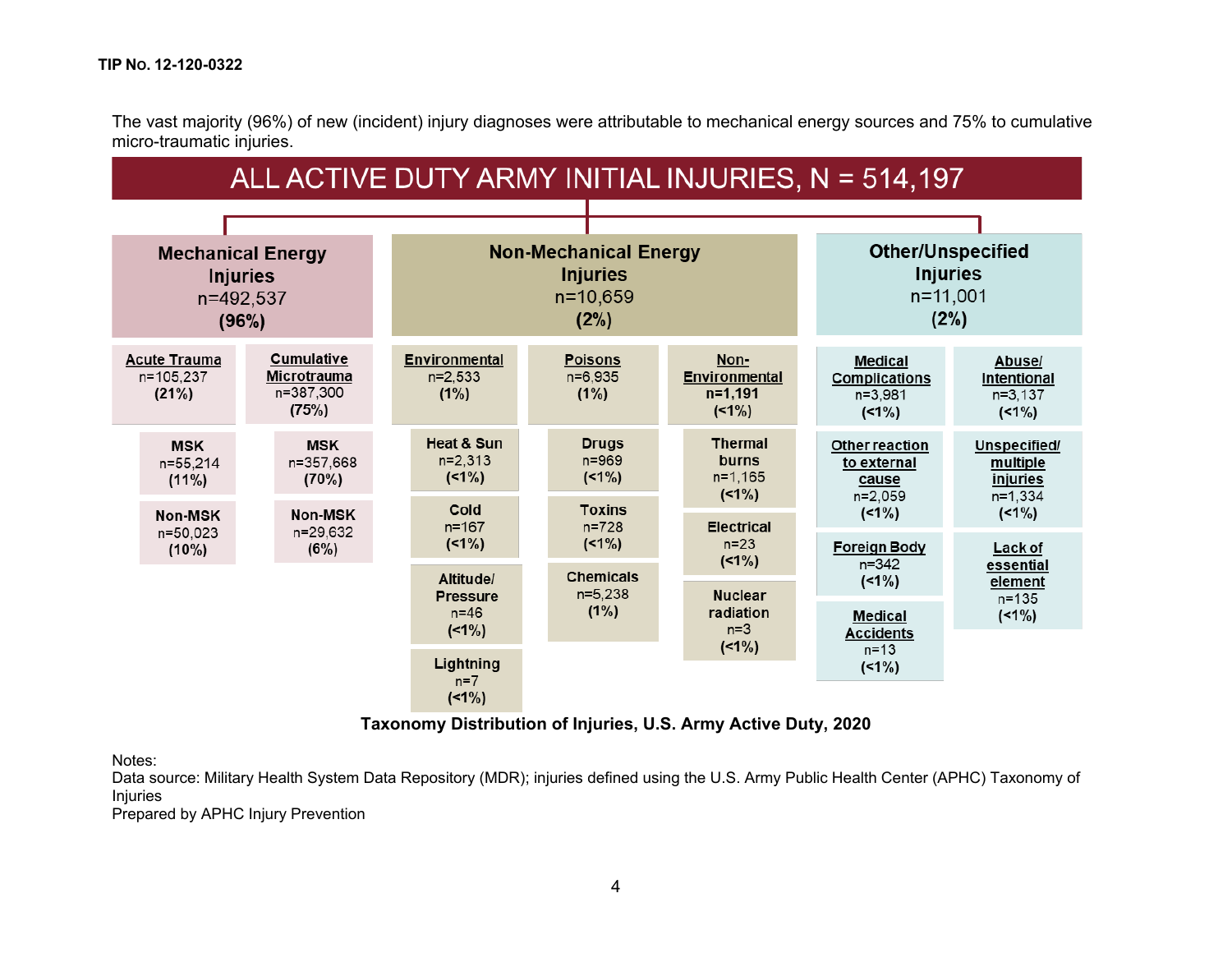# **INJURY RATE**

The rate of incident injuries among Army Soldiers during 2020 was 1,189 injuries per 1,000 person-years. Rates for all injuries and cumulative micro-traumatic Musculoskeletal (MSK) injuries were both significantly higher among women (p<0.001). Across groups, 70% of all injuries were cumulative micro-traumatic MSK injuries.



**U.S. Army Active Duty, 2020**

Notes:

Data source: Military Health System Data Repository (MDR); injuries defined using the U.S. Army Public Health Center (APHC) Taxonomy of Injuries.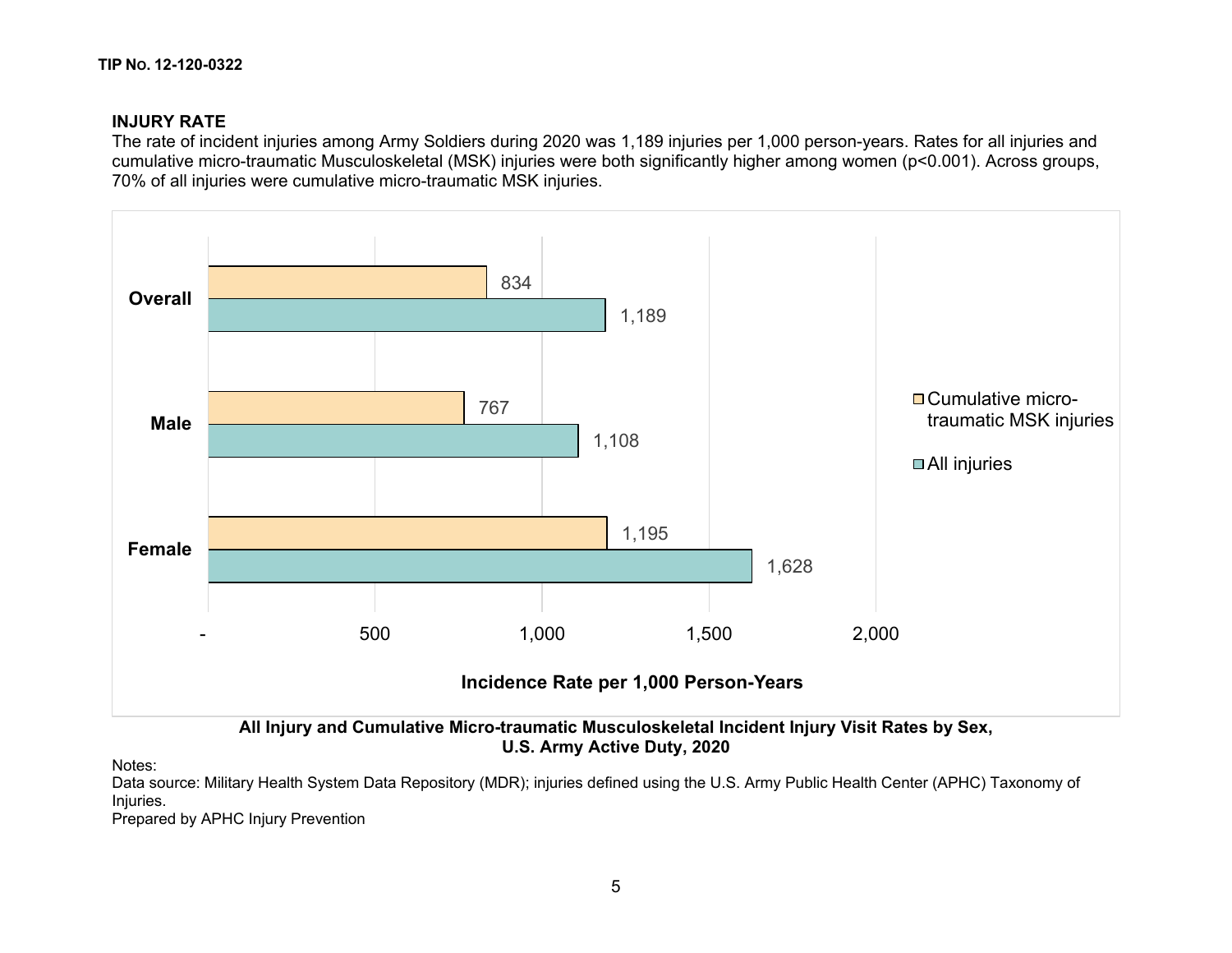

The rates of incident injuries among female Army Soldiers were consistently and significantly higher than male Soldiers from 2016 to 2020 (p<0.001). Rates for both sexes were significantly lower in 2020, compared to previous years (p<0.01).

**U.S. Army Active Duty, 2016–2020**

Notes:

Active Duty injury adjusted to remove deployed injury and deployed person-time.

Data source: Military Health System Data Repository (MDR); injuries defined using the U.S. Army Public Health Center (APHC) Taxonomy of Injuries.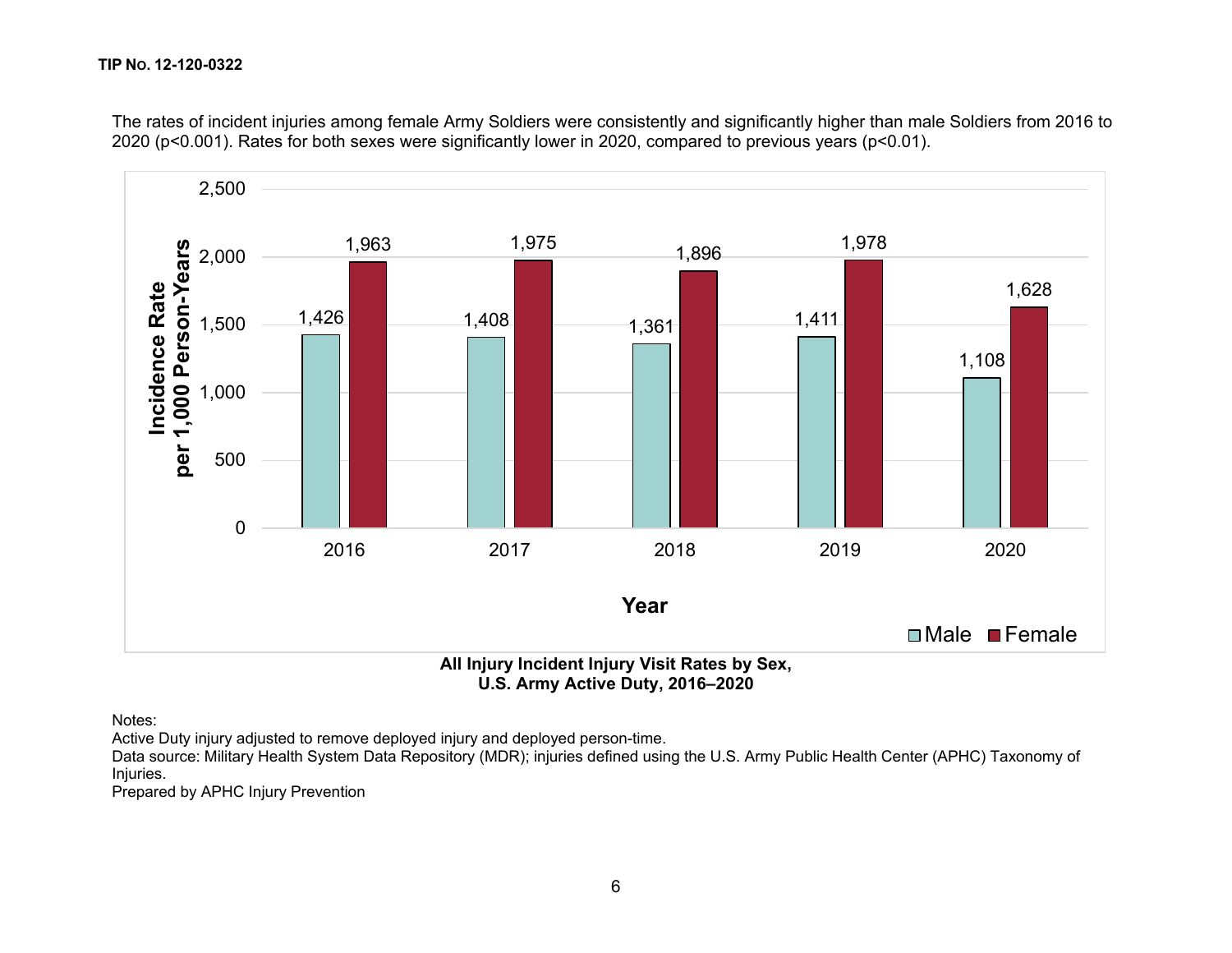Incident injury rates among female trainees in Basic Combat Training (BCT) and One Station Unit Training (OSUT) were higher than male trainees from 2017–2020. In most years (2018–2020), injury rates during BCT were higher than rates during OSUT for both males and females. Following overall injury rate trends, injury rates among male and female trainees, during both BCT and OSUT, were lower in 2020 when compared to previous years.



**Overall Incident Injury Visit Rates, U.S. Army Active Duty vs. Trainee, 2017–2020**

Notes:

Data source: Military Health System Data Repository (MDR); injuries defined using the U.S. Army Public Health Center (APHC) Taxonomy of Injuries.

Data reproduced from: APHC. 2021. Public Health Report No. S.0079146-21 Injury Surveillance and Longitudinal Studies for Gender Integration in the Army: Sixth Annual Assessment, 2021.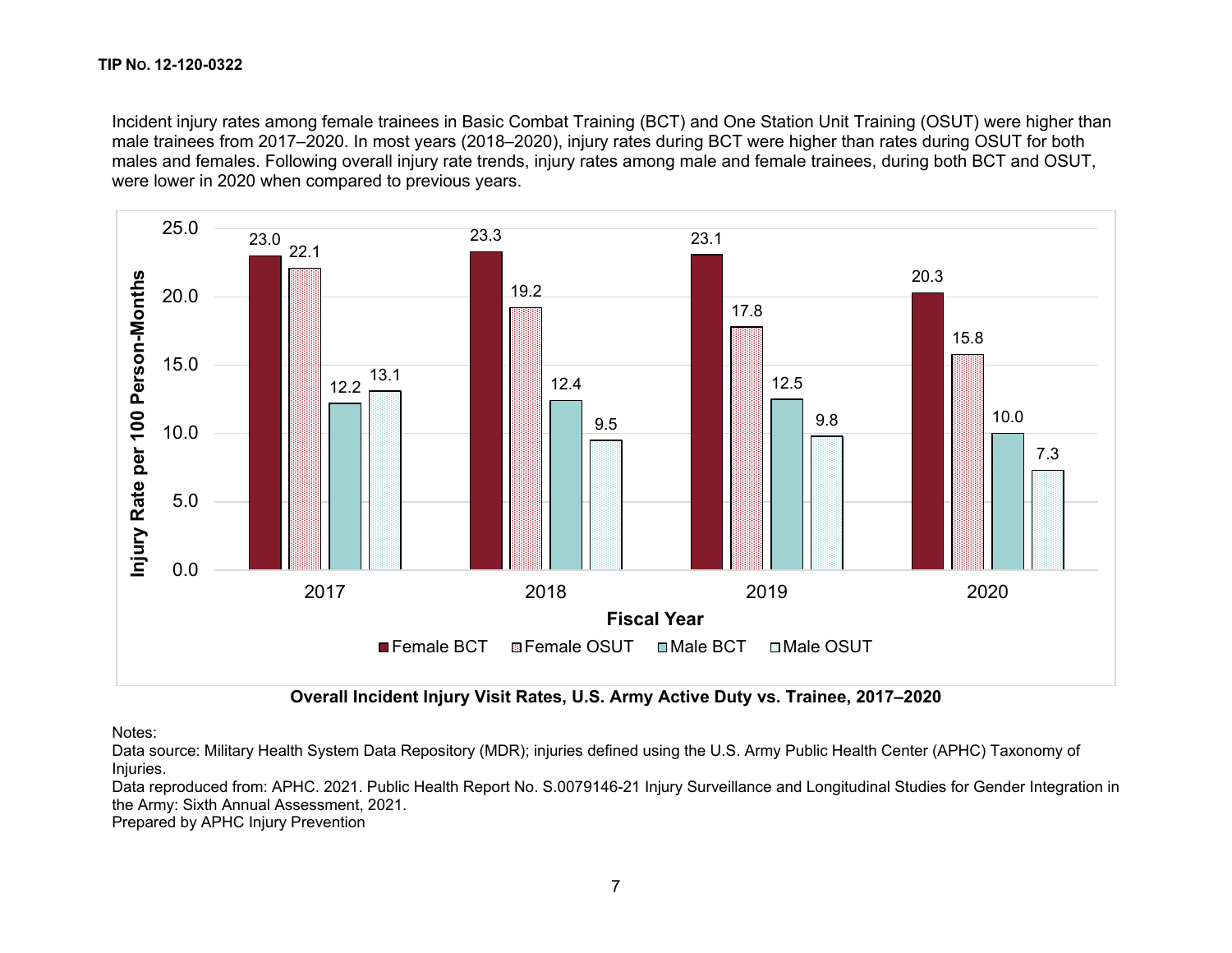## **INJURY DISTRIBUTION**

Injuries resulting from mechanical energy are categorized as those that exceed tissue tolerance suddenly (acute trauma) or gradually over time (cumulative micro-trauma). Over three-quarters (79%) of incident injury encounters among Active Duty Soldiers were due to cumulative micro-trauma (overuse). With regard to body region, most injuries were to the lower extremities (42%), followed by the spine and back (27%) and upper extremities (21%).

## **Incident Mechanical Injuries by Body Region and Acute/Overuse\*, U.S. Army Active Duty, 2020**

| <b>Body Region</b>     | <b>Acute Traumatic</b> | <b>Cumulative</b><br>Micro-traumatic<br>(Overuse) | <b>All</b>     |  |  |
|------------------------|------------------------|---------------------------------------------------|----------------|--|--|
| <b>Lower Extremity</b> | 38,644 (7.5)           | 170,261 (33.1)                                    | 208,905 (42.4) |  |  |
| Spine & Back           | 7,860(1.5)             | 125,798 (24.5)                                    | 133,658 (27.1) |  |  |
| <b>Upper Extremity</b> | 32,944(6.4)            | 68,864 (13.4)                                     | 101,808 (20.7) |  |  |
| Head, Face, & Neck     | 19,048 (3.7)           | 12,158(2.4)                                       | 31,206(6.3)    |  |  |
| Torso                  | 6,166(1.2)             | 651(0.1)                                          | 6,817(1.4)     |  |  |
| Other                  | 575(0.1)               | 9,568(1.9)                                        | 10,143(2.1)    |  |  |
| Total (%)              | 105,237 (21.4)         | 387,300 (78.6)                                    | 492,537 (100)  |  |  |

Notes:

\*In order of most frequently injured body region

Data source: Military Health System Data Repository (MDR); injuries defined using the U.S. Army Public Health Center (APHC) Taxonomy of Injuries.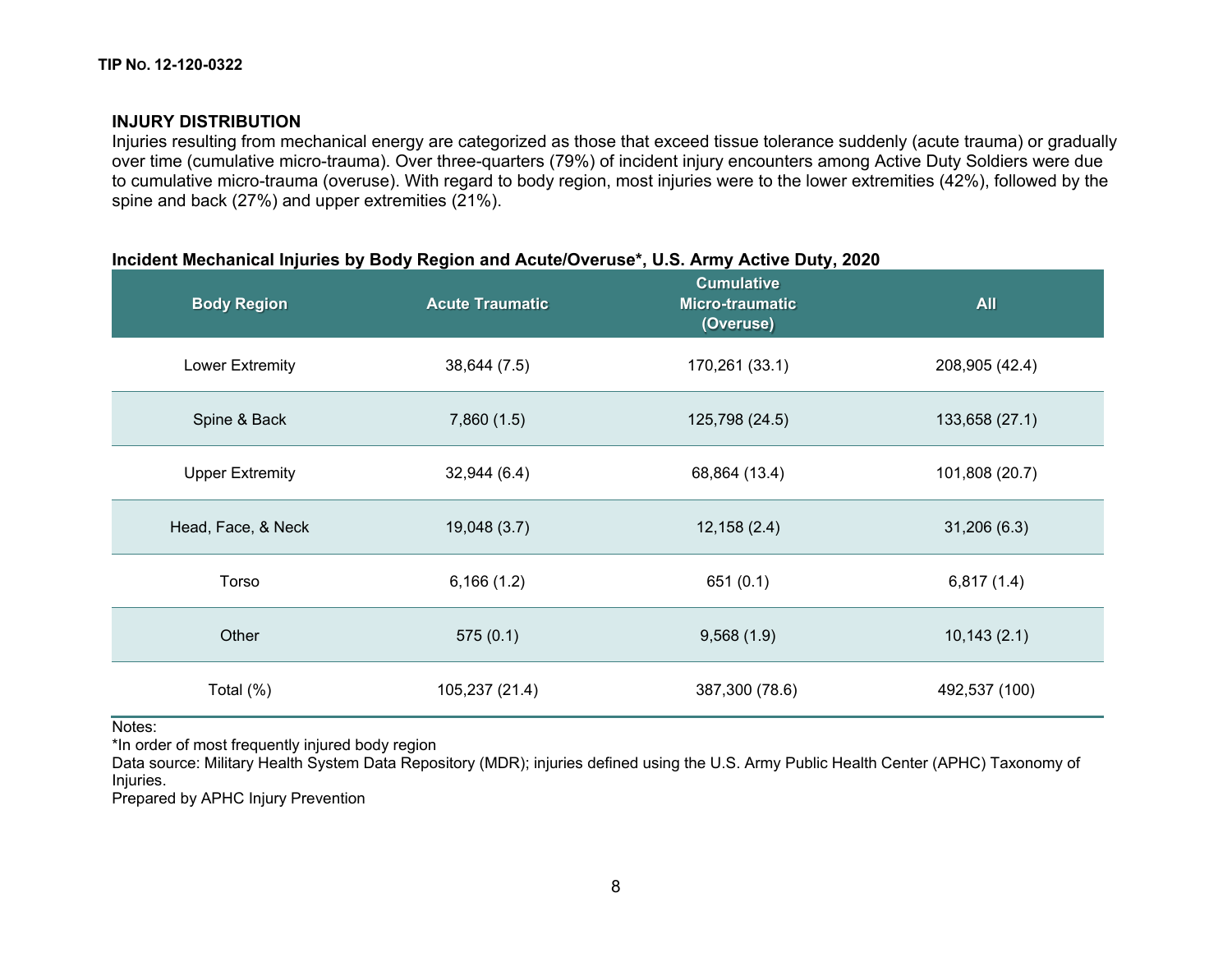Musculoskeletal tissue damage like joint pain, tendinitis, and bursitis accounted for nearly three-quarters (73%) of incident mechanical injury encounters during 2020.

| <b>Diagnosis</b>                                 | Head, Face, and<br><b>Neck</b> |                            | Spine and<br><b>Back</b> |                | <b>Torso</b> |                 |            |                | <b>Upper Extremity Lower Extremity Other</b> |              |                |                | <b>Total</b>  | <b>Percent</b><br><b>Total</b> |
|--------------------------------------------------|--------------------------------|----------------------------|--------------------------|----------------|--------------|-----------------|------------|----------------|----------------------------------------------|--------------|----------------|----------------|---------------|--------------------------------|
|                                                  | <b>Acute</b><br>(ACT)          | <b>Cumulative</b><br>(CMT) | <b>ACT</b>               | <b>CMT</b>     | <b>ACT</b>   | <b>CMT</b>      | <b>ACT</b> | <b>CMT</b>     | <b>ACT</b>                                   | <b>CMT</b>   | <b>ACT</b>     | <b>CMT</b>     |               | $(\%)$                         |
| <b>MSK Tissue Damage,</b><br><b>Other</b>        | 36                             | 126                        | 2055                     | 114759         | 133          |                 | 3202       | 62899          | 5364                                         | 163232       | 128            | 9463           | 361,401       | 73.0                           |
| <b>Tissue Damage,</b><br><b>Other</b>            | 6930                           | 12008                      | 1414                     | IO             | 1668         | $\vert 0 \vert$ | 3856       | $\overline{0}$ | 2943                                         | 0            | 387            |                | 29,207        | 5.9                            |
| <b>Sprain/Joint Damage 9</b>                     |                                |                            | 1102                     | 10             | 385          | 0               | 3660       | 419            | 13637                                        | 1643         | 36             | 28             | 20,919        | 4.2                            |
| <b>Nerve</b>                                     | 22                             |                            | 17                       | 11023          |              | 376             | 2781       | 2932           | 744                                          | 672          |                |                | 18,571        | 3.8                            |
| Contusion/Superficial3711                        |                                | 24                         | 0                        | 0              | 1463         | 14              | 4078       | 53             | 4786                                         | 2529         | 0              | O              | 16,658        | 3.4                            |
| <b>Strain/Tear</b>                               | 1428                           | $\overline{0}$             | 2709                     | $\overline{0}$ | 1358         | $\overline{0}$  | 3014       | 2554           | 4507                                         | 5            | 24             | $\overline{6}$ | 15,605        | 3.2                            |
| <b>Fracture</b>                                  | 778                            | $\Omega$                   | 433                      | 16             | 414          | 257             | 4224       | 7              | 3886                                         | 2180         | $\overline{0}$ | 70             | 12,265        | 2.5                            |
| <b>Open Wound</b>                                | 2849                           | n                          | n.                       |                | 292          | <sup>0</sup>    | 6161       | 0              | 2092                                         | <sup>n</sup> |                |                | 11,394        | 2.3                            |
| <b>Internal Organ and</b><br><b>Blood Vessel</b> | 3236                           |                            | 101                      | 0              | 407          | n               | 54         | 0              | 15                                           |              |                |                | 3,813         | 0.8                            |
| <b>Dislocation</b>                               | 40                             | IO                         | 29                       | $\overline{0}$ | 27           | $\Omega$        | 1318       | 0              | 458                                          | $\Omega$     | $\vert$ 0      | $\Omega$       | 1,872         | 0.4                            |
| <b>Crush</b>                                     |                                |                            |                          |                | 14           |                 | 499        | 0              | 188                                          |              |                |                | 709           | 0.1                            |
| <b>Amputation</b>                                |                                |                            | <sup>0</sup>             |                |              | O               | 97         | $\overline{0}$ | 24                                           | <sup>0</sup> | lO.            | O              | 123           | 0.0                            |
| <b>Total</b>                                     | 19,048                         | 12,158                     | 7,860                    | 125,798 6,166  |              | 651             | 32,944     | 68,864         | 38,644                                       | 170,261 575  |                | 9,568          | 492,537 100.0 |                                |
| Percent Total (%)                                | 3.9                            | 2.5                        | 1.5                      | 25.5           | 1.3          | 0.1             | 6.7        | 14.0           | 7.8                                          | 34.6         | 0.1            | 1.9            |               | 100                            |

## **Incident Mechanical Injury Diagnoses by Body Region, U.S. Army Active Duty, 2020**

Notes:

Data source: Military Health System Data Repository (MDR); injuries defined using the U.S. Army Public Health Center (APHC) Taxonomy of Injuries.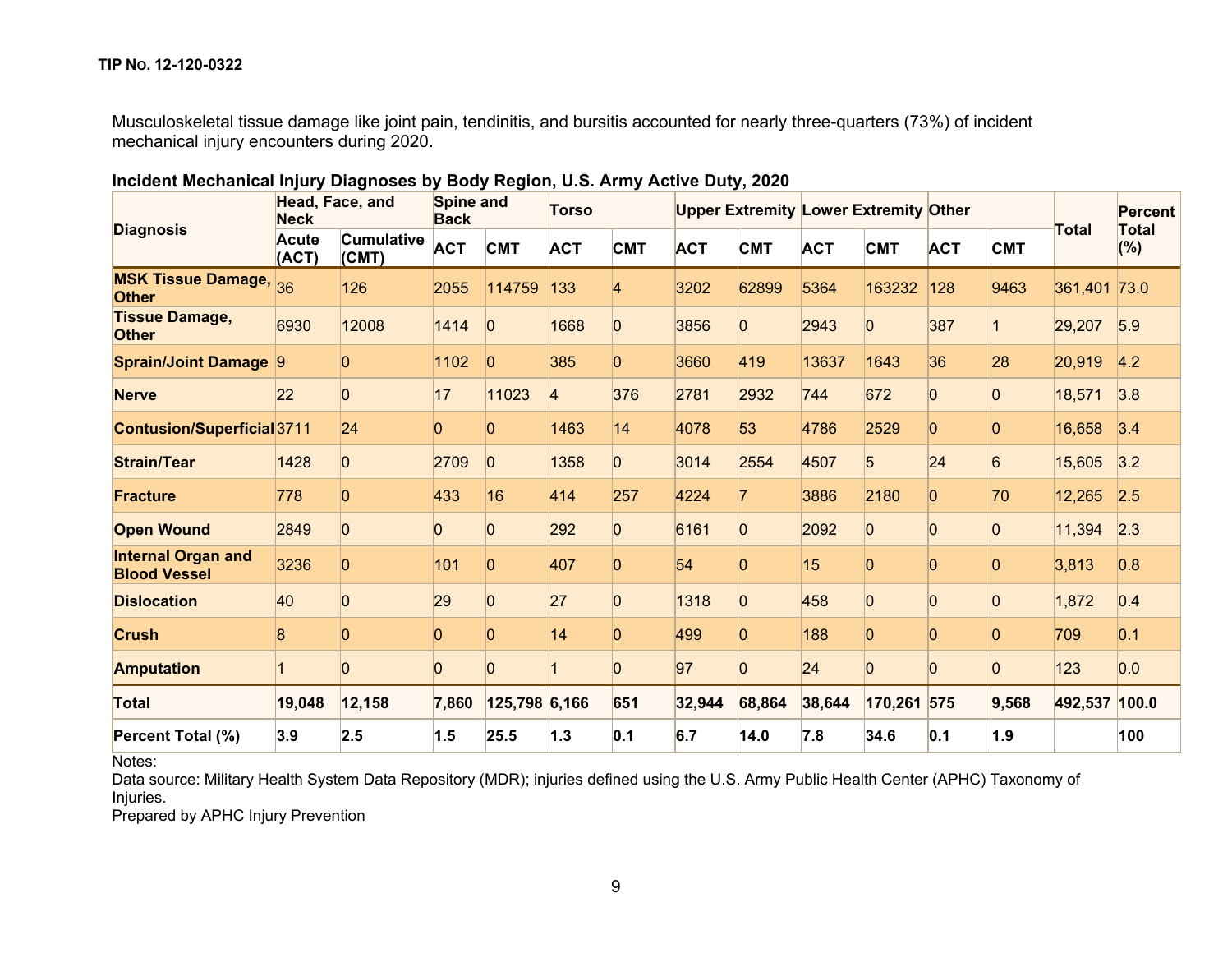## **HOSPITALIZATIONS**

Injuries were the third leading cause of hospitalizations during 2020, accounting for 17% of all hospitalizations among Active Duty Army Soldiers. See Appendix A for data on causes of injury hospitalizations.



**Major Diagnosis Groups Resulting in Hospitalizations, U.S. Army Active Duty, 2020**

Notes:

Total number of hospitalizations = 17,119

Diagnosis group "Other" includes adverse effects of drugs, blood disorders, and other neoplasms (not cancer).

Data source: Military Health System Data Repository (MDR); injuries defined using the U.S. Army Public Health Center (APHC) Taxonomy of Injuries.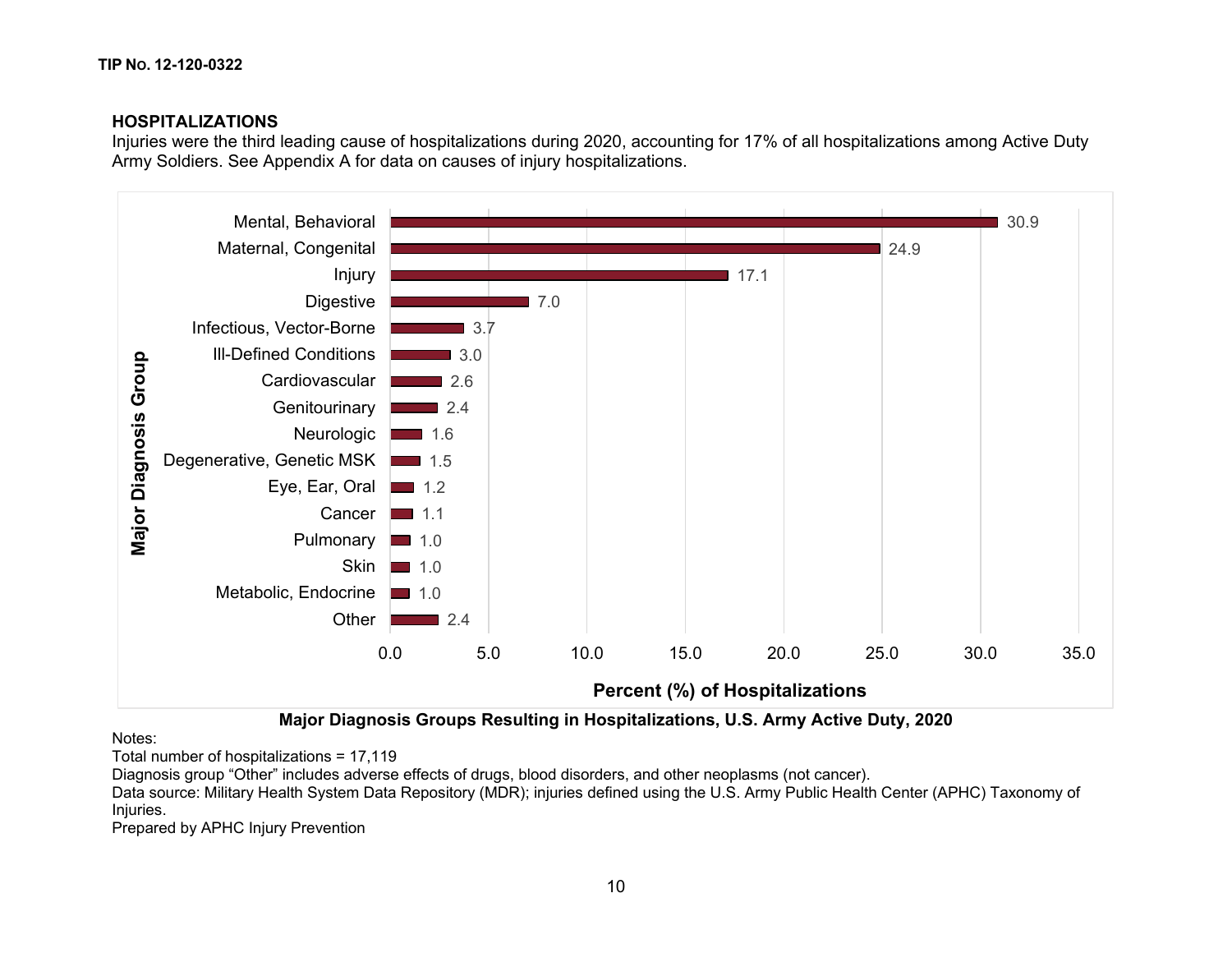# **OUTPATIENT ENCOUNTERS**

Injuries were the leading cause of outpatient encounters during 2020, accounting for 41% of all outpatient visits among Active Duty Army Soldiers.



**Major Diagnosis Groups Resulting in Outpatient Visits U.S. Army Active Duty, 2020**

Notes:

Total number of outpatient visits = 4,117,157

Diagnosis group "Other" includes adverse effects of drugs, blood disorders, and other neoplasms (not cancer).

Data source: Military Health System Data Repository (MDR); injuries defined using the U.S. Army Public Health Center (APHC) Taxonomy of Injuries.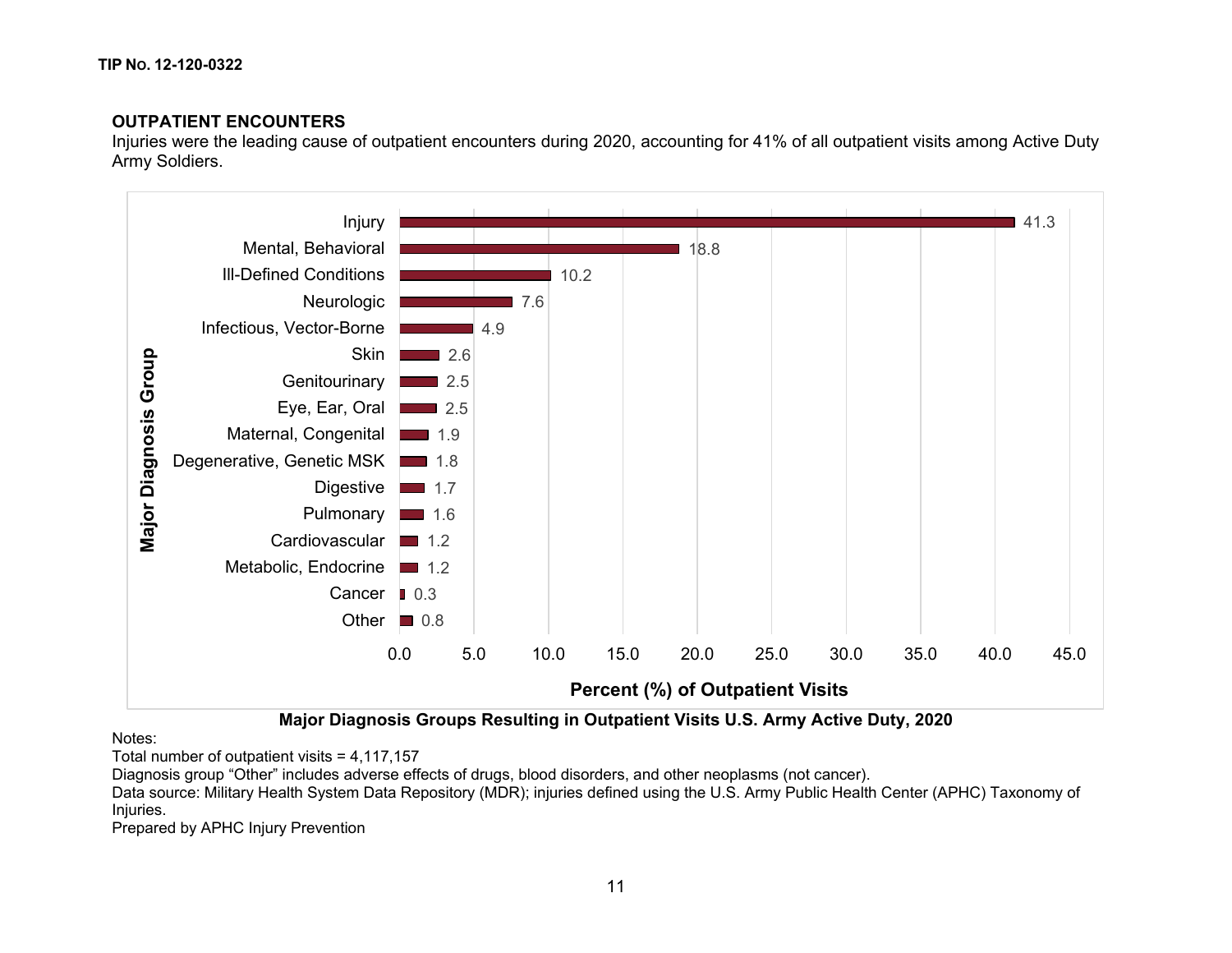## **MECHANISMS ASSOCIATED WITH INJURIES**

Among outpatient injury encounters with a cause code in 2020, leading mechanisms of injuries were overexertion (24%) and falls (20%).



## **Leading Causes of Unintentional Injury, Outpatient Visits, U.S. Army Active Duty, 2020**

Notes:

Total number of cause-coded unintentional outpatient visits = 49,700 (10%); may not be representative of the distribution of causes for all injuries. Based on ICD-10-CM cause codes meeting the National Center for Health Statistics definition for unintentional injuries (excludes intentional selfharm, abuse, and violence).

Data source: Military Health System Data Repository (MDR); injuries defined using the U.S. Army Public Health Center (APHC) Taxonomy of Injuries.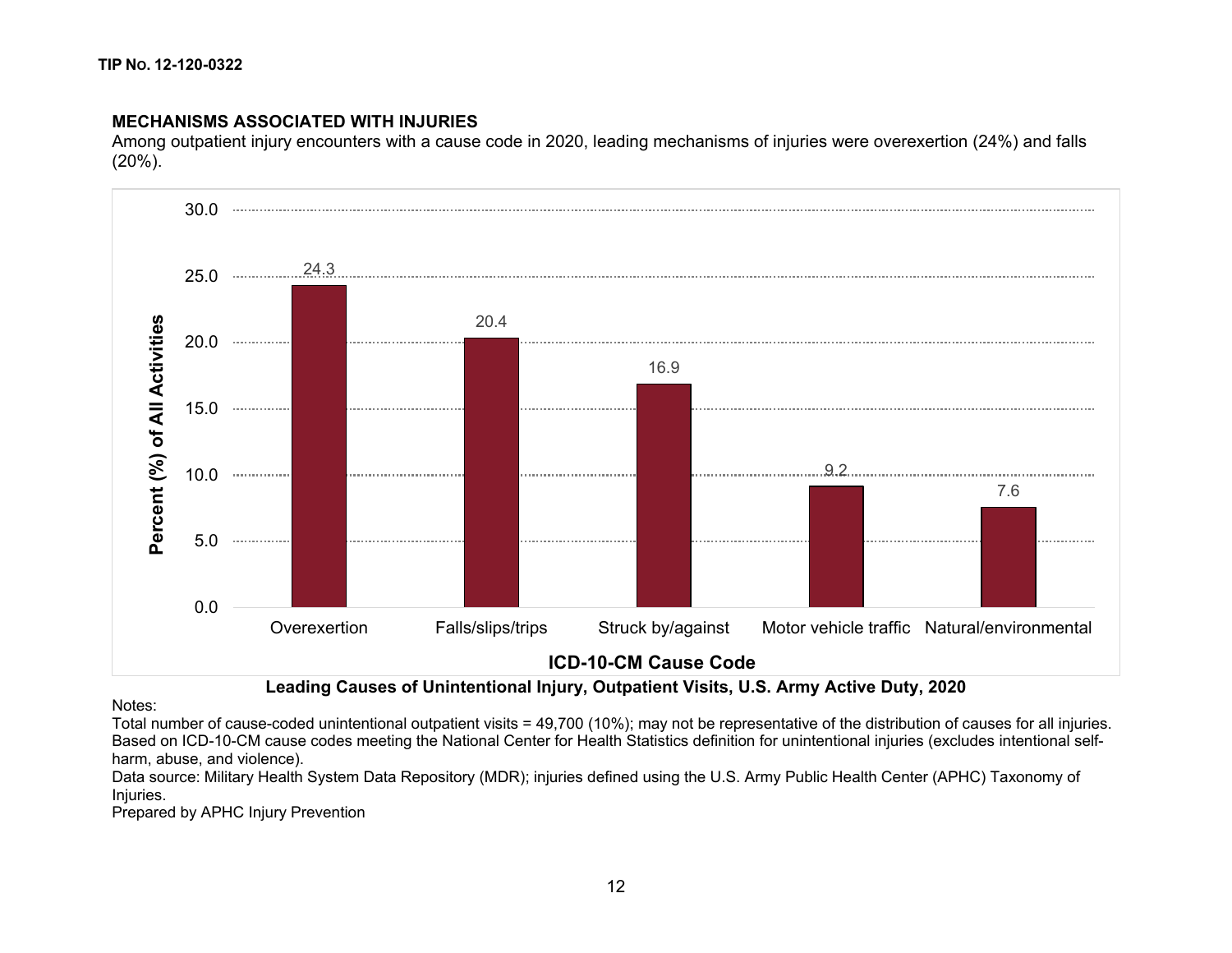# **ACTIVITIES ASSOCIATED WITH INJURIES**

In 2020, the leading activity associated with unintentional injuries among Active Duty Army Soldiers was running (22%), followed by walking, marching, and hiking (14%).



# **Leading Activities Associated with Unintentional Injury Outpatient Visits, 2020**

#### Notes:

Total number of unintentional outpatient encounters with activity codes = 24,545 (5%); may not be representative of the distribution of activities for all injuries.

Based on ICD-10-CM cause codes meeting the National Center for Health Statistics definition for unintentional injuries (excludes intentional selfharm, abuse, and violence).

Data source: Military Health System Data Repository (MDR); injuries defined using the U.S. Army Public Health Center (APHC) Taxonomy of Injuries.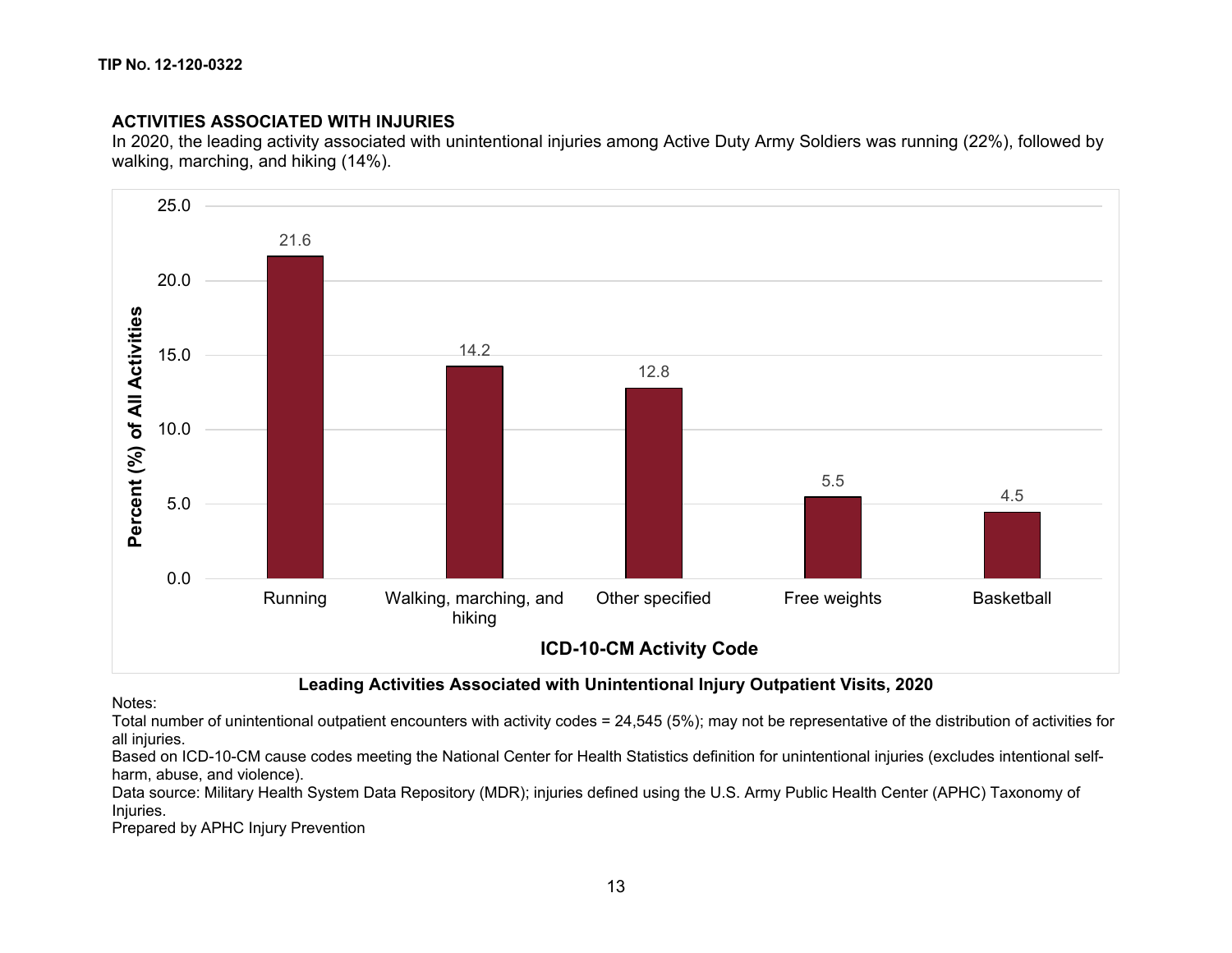# **PLACES OF OCCURRENCE ASSOCIATED WITH INJURIES**

The leading place of occurrence associated with unintentional injuries among Active Duty Army Soldiers in 2020 was a military training ground (24%).



**Leading Places Associated with Unintentional Injury Outpatient Visits, 2020**

#### Notes:

Total number of unintentional outpatient encounters with place of occurrence codes = 13,965 (3%); may not be representative of the distribution of places for all injuries.

Based on ICD-10-CM cause codes meeting the National Center for Health Statistics definition for unintentional injuries (excludes intentional selfharm, abuse, and violence).

Data source: Military Health System Data Repository (MDR); injuries defined using the U.S. Army Public Health Center (APHC) Taxonomy of Injuries.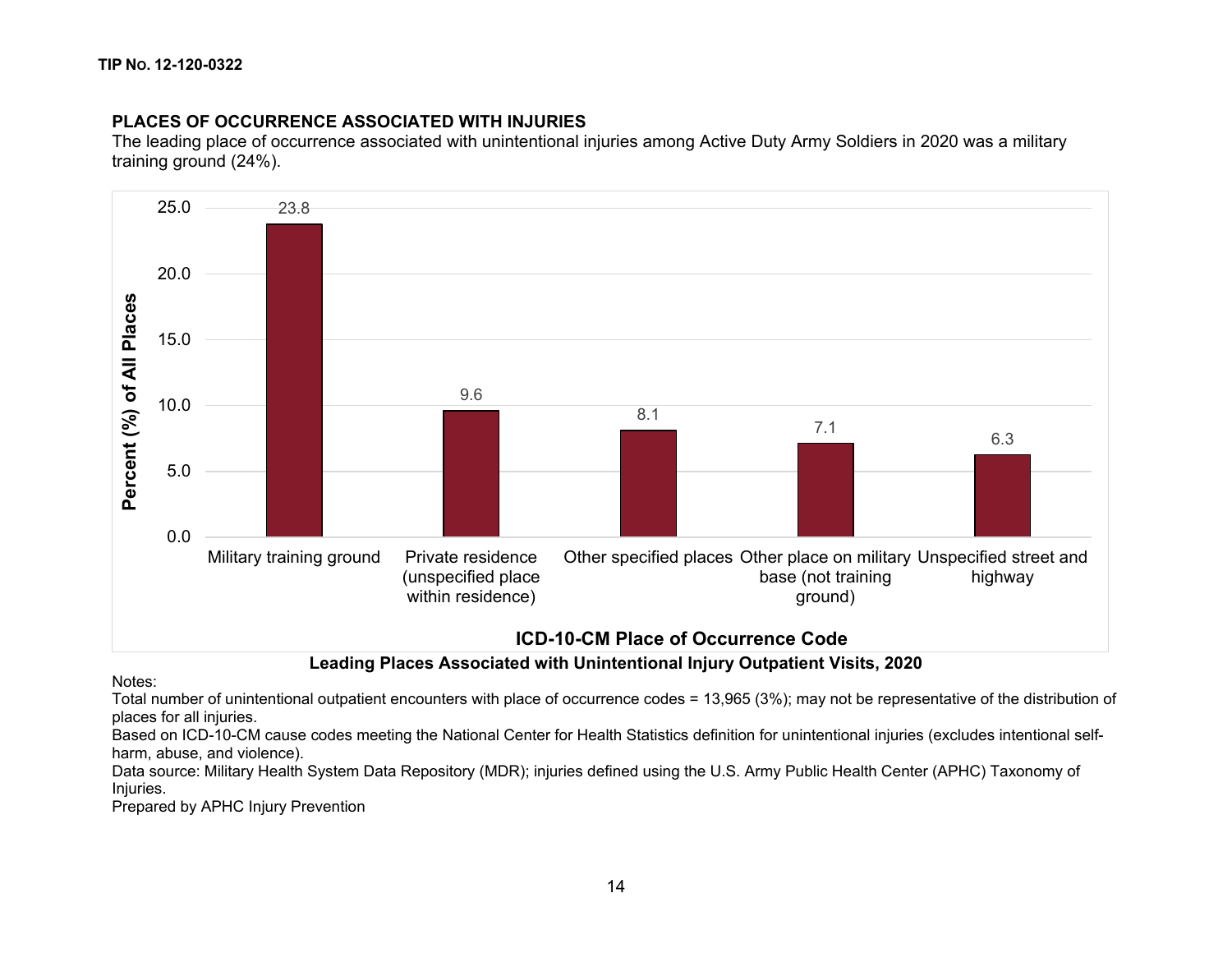#### **SUMMARY**

- Medical encounter data provide evidence of the magnitude and distribution of health conditions for which Active Duty Soldiers seek medical care. These conditions represent barriers to medical readiness.
- Injuries are the biggest health problem for U.S. Army Active Duty Soldiers, compared to any other category of medical conditions.
- Rates are higher among women compared to men.
- Cumulative micro-traumatic MSK (overuse) injuries account for a greater proportion of all Active Duty Army injuries than acute traumatic injuries.
- The most common injury types are MSK tissue damage such as joint pain, tendinitis, and bursitis. The most frequently injured body regions are the lower extremities, spine and back, and upper extremities.
- Among those injuries receiving additional provider coding of injury details, activities most frequently associated with injuries were running and walking/marching/hiking and leading causes of outpatient injuries are overexertion and falls. Greater detail on causes of injury, information necessary for prevention planning, can be gained from surveys and electronic medical profile data.

### **BIBLIOGRAPHY OF KEY MILITARY INJURY SURVEILLANCE REFERENCES**

### *Military Injury Surveillance Background*

- Canham-Chervak M, RA Steelman, A Schuh, and BH Jones. 2016. Importance of External Cause Coding for Military Injury Surveillance: Lessons from Assessment of Overexertion Injuries among U.S. Army Soldiers in 2014. *MSMR* 23(11):10–15. <https://europepmc.org/abstract/med/27880039>
- Hauret KG, BH Jones, SH Bullock, M Canham-Chervak, and S Canada. 2010. Musculoskeletal Injuries: Description of an Under-Recognized Injury Problem among Military Personnel. *Am J Prev Med* 38(S1):S61–S70. [https://phc.amedd.army.mil/PHC%20Resource%20Library/Musculoskeletal%20Injuries%2](https://phc.amedd.army.mil/PHC%20Resource%20Library/Musculoskeletal%20Injuries%20Description%20of%20an%20Under-Recognized%20Injury%20Problem%20among%20Military%20Personnel.pdf) [0Description%20of%20an%20Under-](https://phc.amedd.army.mil/PHC%20Resource%20Library/Musculoskeletal%20Injuries%20Description%20of%20an%20Under-Recognized%20Injury%20Problem%20among%20Military%20Personnel.pdf)[Recognized%20Injury%20Problem%20among%20Military%20Personnel.pdf](https://phc.amedd.army.mil/PHC%20Resource%20Library/Musculoskeletal%20Injuries%20Description%20of%20an%20Under-Recognized%20Injury%20Problem%20among%20Military%20Personnel.pdf)
- Jones BH, M Canham-Chervak, S Canada, TA Mitchener, and S Moore. 2010. Medical Surveillance of Injuries in the U.S. Military: Descriptive Epidemiology and Recommendations for Improvement. *Am J Prev Med* 38(S1):S42–S60. [https://phc.amedd.army.mil/PHC%20Resource%20Library/Medical%20Surveillance%20of](https://phc.amedd.army.mil/PHC%20Resource%20Library/Medical%20Surveillance%20of%20Injuries%20in%20the%20U.S.%20Military%20Descriptive%20Epidemiology%20and%20Recommendations%20for%20Improvement.pdf) [%20Injuries%20in%20the%20U.S.%20Military%20Descriptive%20Epidemiology%20and%](https://phc.amedd.army.mil/PHC%20Resource%20Library/Medical%20Surveillance%20of%20Injuries%20in%20the%20U.S.%20Military%20Descriptive%20Epidemiology%20and%20Recommendations%20for%20Improvement.pdf) [20Recommendations%20for%20Improvement.pdf](https://phc.amedd.army.mil/PHC%20Resource%20Library/Medical%20Surveillance%20of%20Injuries%20in%20the%20U.S.%20Military%20Descriptive%20Epidemiology%20and%20Recommendations%20for%20Improvement.pdf)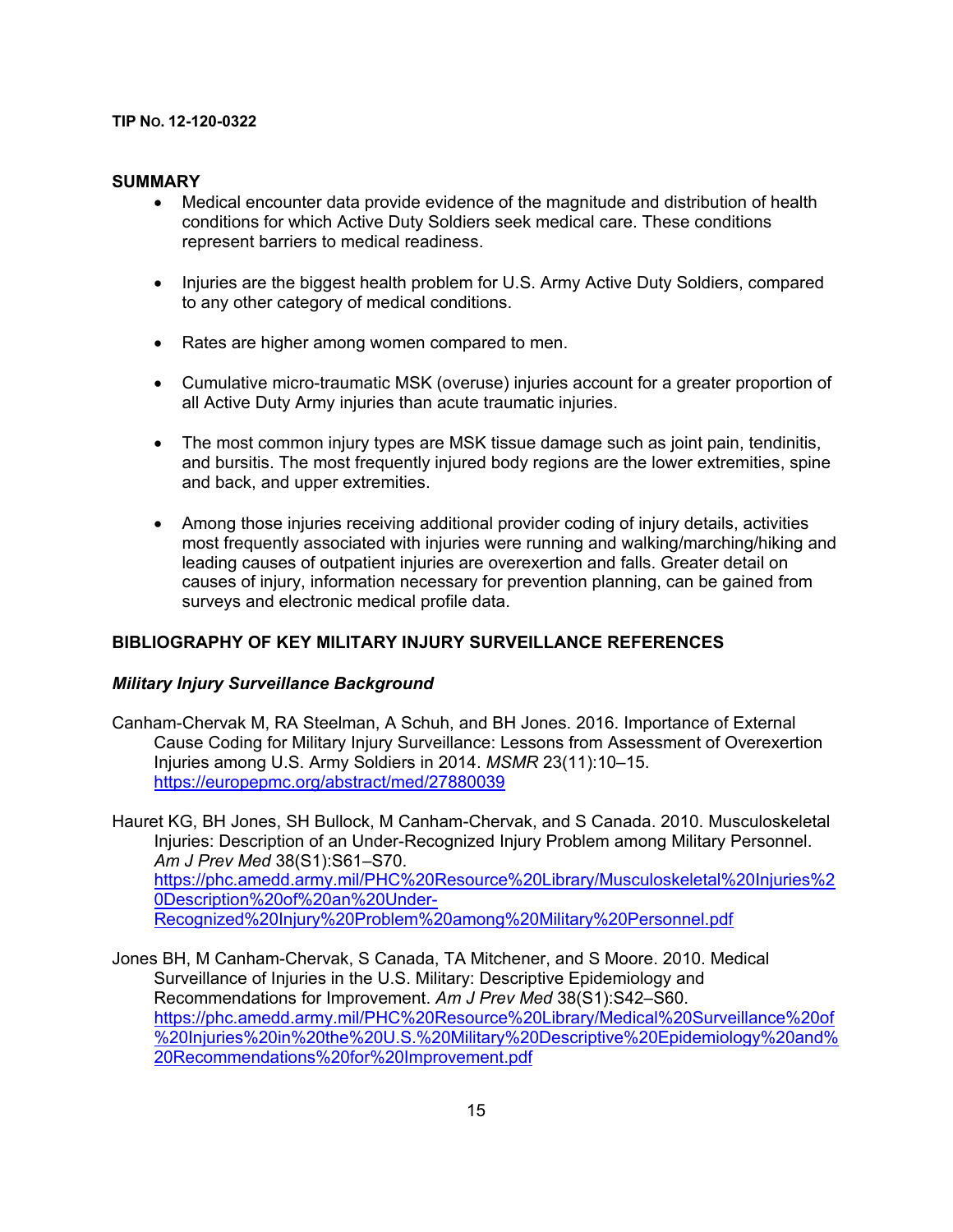- Jones BH, PJ Amoroso, ML Canham, JB Schmitt, and B Weyandt. 1999. Atlas of Injuries in the U.S. Armed Forces: Conclusions and Recommendations of the DoD Injury Surveillance and Prevention Work Group. *Mil Med* 164(S8):548–573. [https://academic.oup.com/milmed/article/164/suppl\\_8/548/4832959?searchresult=1](https://academic.oup.com/milmed/article/164/suppl_8/548/4832959?searchresult=1)
- Schuh A, M Canham-Chervak, and BH Jones. 2017. Statistical process control charts for monitoring military injuries*. Inj Prev* 23(6):416–422. <https://injuryprevention.bmj.com/content/23/6/416>
- Schuh-Renner A, MC Inscore, VD Hauschild, BH Jones, and M Canham-Chervak. 2021. The Impacts of ICD-10-CM on U.S. Army Injury Surveillance. *AJPM* 61(1):e47–e52. [https://www.ajpmonline.org/article/S0749-3797\(21\)00183-5/fulltext](https://www.ajpmonline.org/article/S0749-3797(21)00183-5/fulltext)
- U.S. Army Public Health Command (Provisional). 2009. Injury Epidemiology Report No. 12-HF-0APLa-09. U.S. Army Annual Injury Epidemiology Report 2008 <https://apps.dtic.mil/docs/citations/ADA523368>

### *Military Injury Definition*

- APHC. 2017. Public Health Information Paper No. 12-01-0717, *A Taxonomy of Injuries for Public Health Monitoring and Reporting*. https://apps.dtic.mil/sti/citations/AD1039481
- Hauschild VD, A Schuh-Renner, T Lee, MD Richardson, K Hauret, and BH Jones. 2019. Using Causal Energy Categories to Report the Distribution of Injuries in an Active Population: An Approach Used by the U.S. Army. *J Sci Med Sport* 22(9):997–1003. <http://jsams.org/retrieve/pii/S1440244019300994>
- Schuh-Renner A, M Canham-Chervak, TL Grier, VD Hauschild, and BH Jones. 2019. Expanding the Injury Definition: Evidence for the Need to Include Musculoskeletal Conditions. *Public Health* 169:69–75. <https://www.sciencedirect.com/science/article/abs/pii/S0033350619300022?via%3Dihub>

### *Military Injury Prevention Overview*

Canham-Chervak M, TI Hooper, FH Brennan, SC Craig, DC Girasek, RA Schaefer, G Barbour, KS Yew, and BH Jones. 2010. A Systematic Process to Prioritize Prevention Activities: Sustaining Progress toward the Reduction of Military Injuries. *Am J Prev Med* 38(1S):S11– S18.

[https://phc.amedd.army.mil/PHC%20Resource%20Library/Systematic%20Process%20to](https://phc.amedd.army.mil/PHC%20Resource%20Library/Systematic%20Process%20to%20Prioritize%20Prevention%20Activities%20Sustaining%20Progress%20toward%20the%20Reduction%20of%20Military%20Injuries.pdf) [%20Prioritize%20Prevention%20Activities%20Sustaining%20Progress%20toward%20the](https://phc.amedd.army.mil/PHC%20Resource%20Library/Systematic%20Process%20to%20Prioritize%20Prevention%20Activities%20Sustaining%20Progress%20toward%20the%20Reduction%20of%20Military%20Injuries.pdf) [%20Reduction%20of%20Military%20Injuries.pdf](https://phc.amedd.army.mil/PHC%20Resource%20Library/Systematic%20Process%20to%20Prioritize%20Prevention%20Activities%20Sustaining%20Progress%20toward%20the%20Reduction%20of%20Military%20Injuries.pdf)

Jones BH, VD Hauschild, and M Canham-Chervak. 2018. Musculoskeletal Training Injury Prevention in the U.S. Army: Evolution of the Science and the Public Health Approach. *J Sci Med Sport* 21(11):1139–1146. <https://www.sciencedirect.com/science/article/pii/S144024401830063X>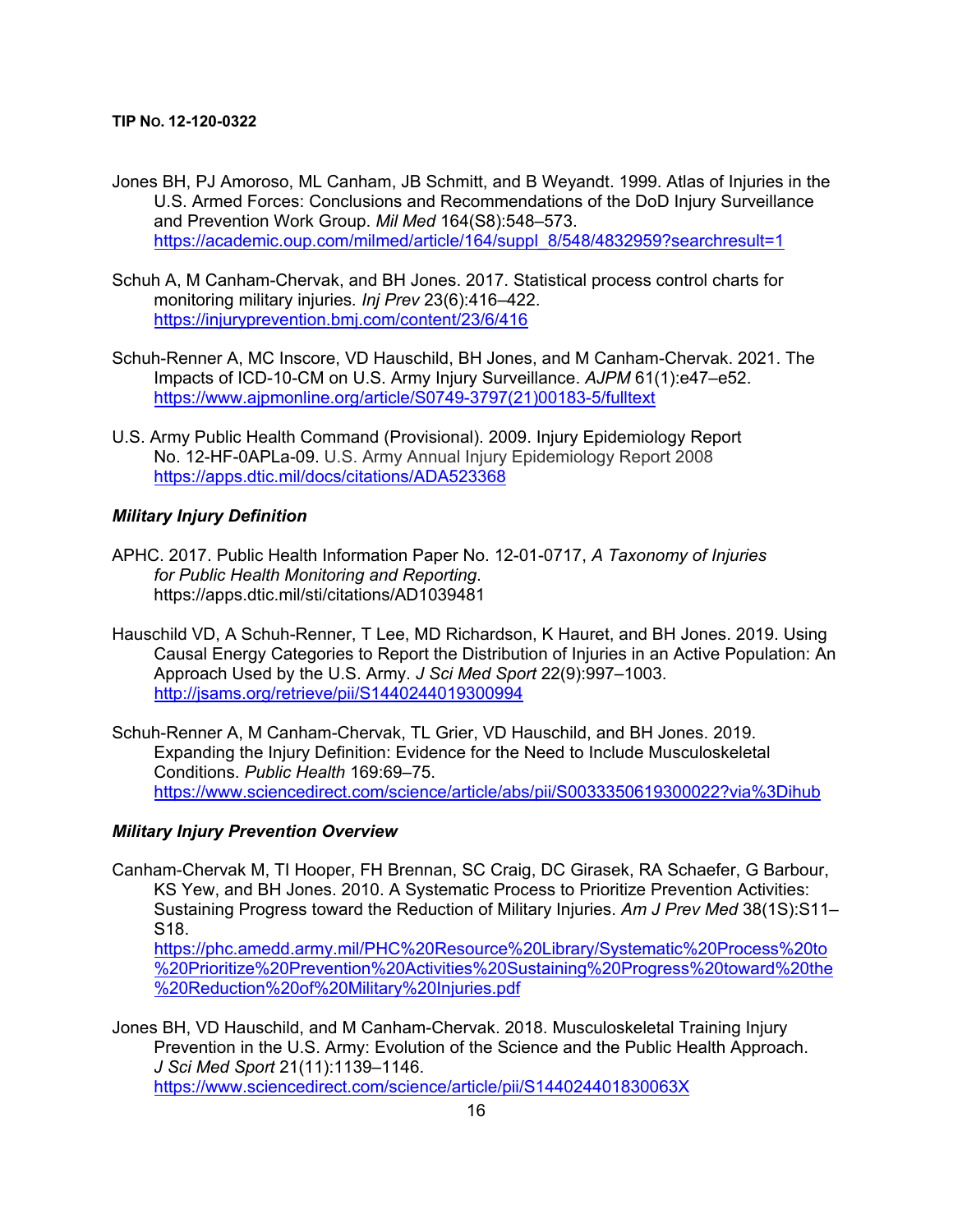Jones BH and VD Hauschild. 2015. Physical Training, Fitness, and Injuries: Lessons Learned from Military Studies. *J Strength Cond* 29(S1):S57–S64. [https://journals.lww.com/nsca](https://journals.lww.com/nsca-jscr/Abstract/2015/11001/Physical_Training,_Fitness,_and_Injuries__Lessons.10.aspx)[jscr/Abstract/2015/11001/Physical\\_Training,\\_Fitness,\\_and\\_Injuries\\_\\_Lessons.10.aspx](https://journals.lww.com/nsca-jscr/Abstract/2015/11001/Physical_Training,_Fitness,_and_Injuries__Lessons.10.aspx)

- Marshall SW, M Canham-Chervak, EO Dada, and BH Jones. 2014. Burden of Musculoskeletal Diseases in the United States: *Military Injuries*. <https://www.boneandjointburden.org/2013-report/military-injuries/vi5>
- Molloy JM, TL Pendergrass, IE Lee, MC Chervak, KG Hauret, and DI Rhon. 2020. Musculoskeletal Injuries and United States Army Readiness Part I: Overview of Injuries and their Strategic Impact. *Mil Med*, 185(9-10):e1461–1471. <https://academic.oup.com/milmed/advance-article/doi/10.1093/milmed/usaa027/5805225>
- Molloy JM, TL Pendergrass, IE Lee, KG Hauret, MC Chervak, and DI Rhon. 2020. Musculoskeletal Injuries and United States Army Readiness. Part II: Management Challenges and Risk Mitigation Initiatives. *Mil Med* 185(9–10):e1472–1480. <https://academic.oup.com/milmed/advance-article/doi/10.1093/milmed/usaa028/5762817>

Prepared by: Injury Prevention Branch, [usarmy.apg.medcom](mailto:usarmy.apg.medcom-aphc.mbx.injuryprevention@mail.mil)[aphc.mbx.injuryprevention@mail.mil,](mailto:usarmy.apg.medcom-aphc.mbx.injuryprevention@mail.mil) 410-417-2886, DSN 583-2886 Dated: January 2022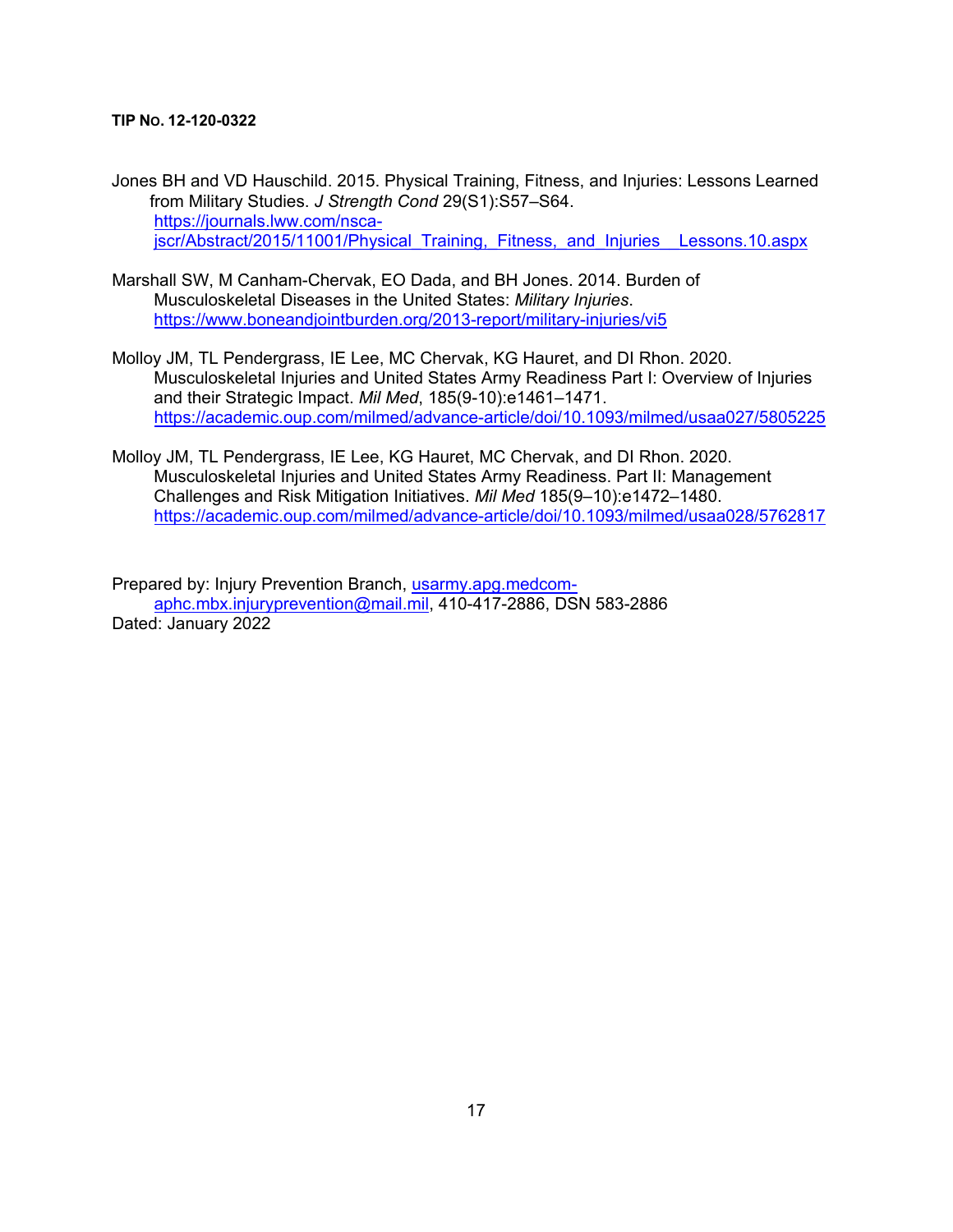### **APPENDIX A CAUSES OF INJURY HOSPITALIZATIONS**

In 2020, a total of 79 hospitalizations for injuries received Standardized Agreement Codes (STANAG) cause codes. The leading causes were falls (35%).



# **Leading STANAG Cause Codes for Injury Hospitalizations, U.S. Army Active Duty, 2020**

Notes:

Total number of STANAG-coded injury hospitalizations = 79 (11%); may not be representative of the distribution of causes for all injuries Data source: Military Health System Data Repository (MDR); injuries defined using the U.S. Army Public Health Center (APHC) Taxonomy of Injuries